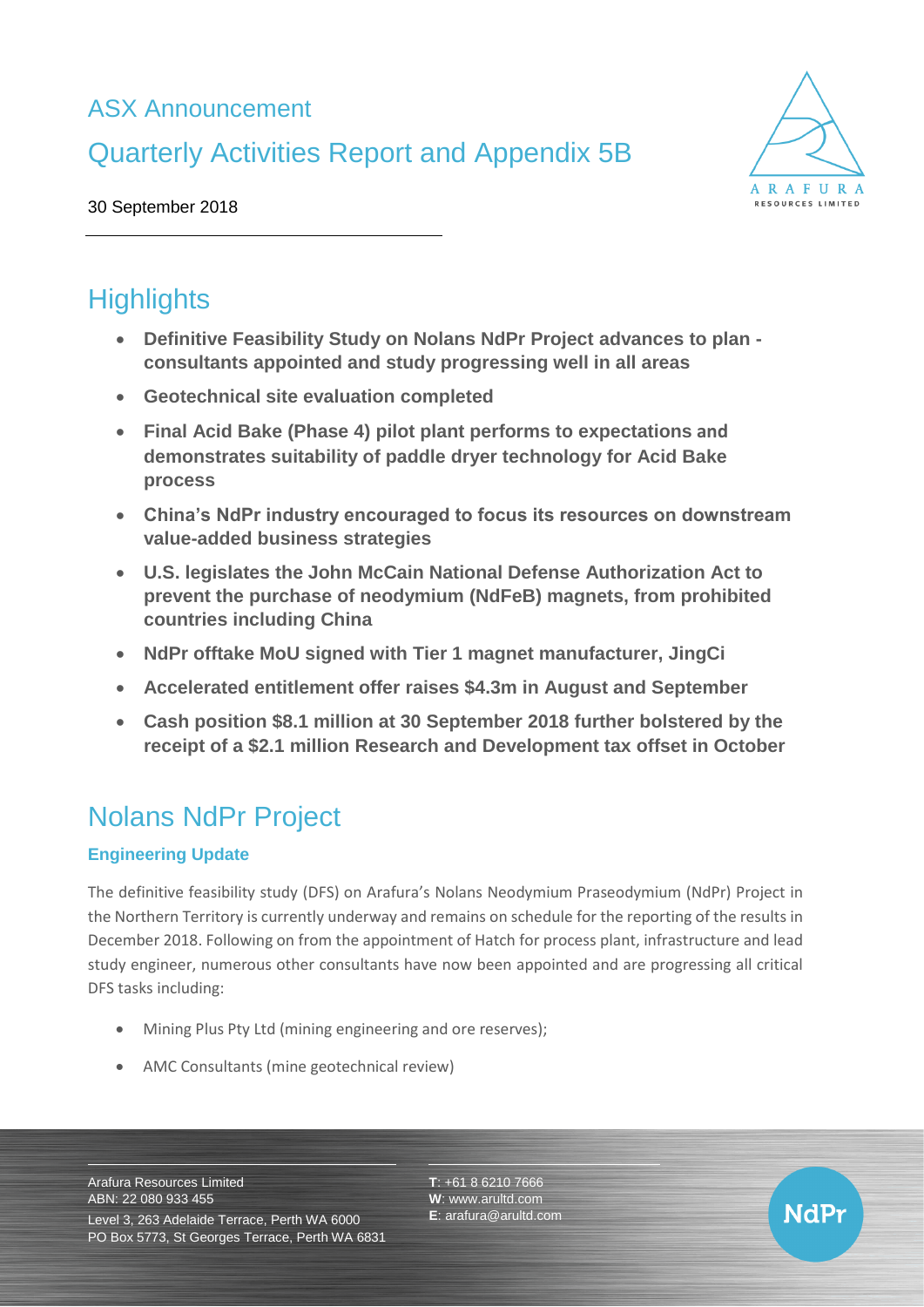

- Knight Piésold (tailings impoundment design, geotechnical and surface water management design);
- GHD Pty Ltd and Ride Consulting (hydrogeology and water supply);
- Strategic Human Resources (human resources);
- GHD Darwin (Darwin port infrastructure);
- IPS Consulting and Wave International (project support and project services);
- Qube Holdings Limited (logistics); and
- Simulus Engineers (process modelling).

Mining engineering activities commenced including preliminary mine design and estimating contract mining costs. A preliminary mine area layout was finalised in the period which incorporates pit designs, waste rock dump designs, surface water management and infrastructure layouts. Mining cost estimates have been received and are currently under review and will form the basis of the final mine optimisation, scheduling and design. Preliminary costs were also developed for the surface water management construction as well as geological grade control which were used as inputs into the preliminary cost estimates.

Process plant design work progressed significantly in the quarter including tendering of mechanical and other supply packages, completion of process plant plot plan and overall layout, completion of earthwork designs and material take-offs and work being done on concrete, structural, piping and electrical layouts.

### **Geotechnical Site Evaluation Completed**

The geotechnical site evaluation for the processing plant and other infrastructure at Nolans was completed during the quarter, with Knight Piésold planning and supervising the work. The program involved the excavation of 74 geotechnical test pits in the process plant, tailings impoundment, access roads and surface water diversion channel areas. A total of six geotechnical bore holes were drilled in the process plant and tailings impoundment areas and two hydrogeological boreholes were fitted out as monitoring bores in the tailings impoundment area. In addition, a total of nine sample pits were drilled for potential construction materials. Remediation of all works was performed in line with the Mine Management Plan and Company procedures.

Arafura completed extensive geotechnical programs around the site of the proposed Nolans mine during 2008-2011 aimed at gathering data for the design of the mine and waste dumps. Information from both 2008-11 and the recently completed geotechnical programs will be used in the DFS design of the Nolans process plant foundations, tailings impoundment dams, access roads, and mine site creek diversion.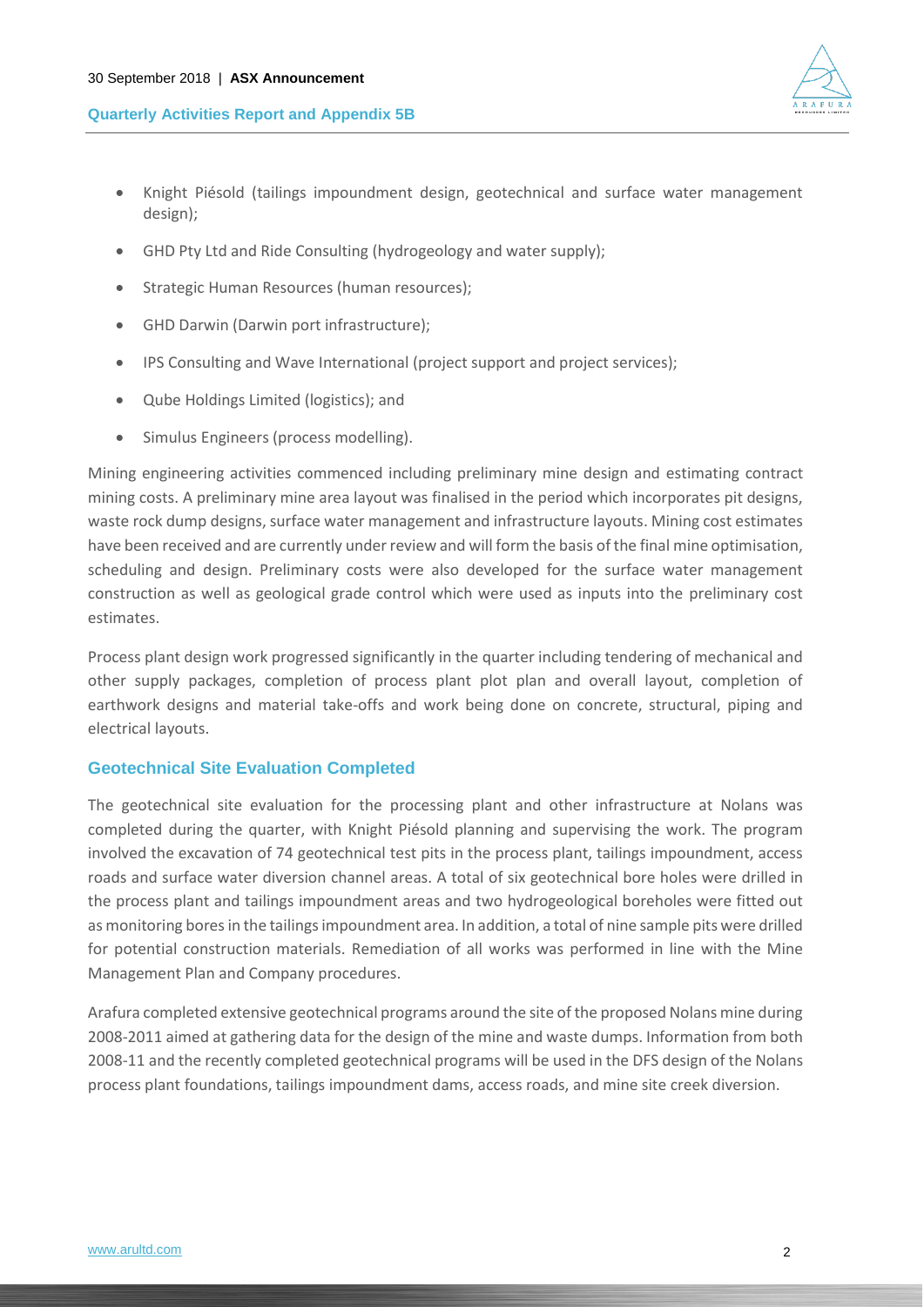

## **Figure 1 Geotechnical core drilling at the site of the Nolans process plant (L) and standard penetration test (R)**





**Figure 2: Geotechnical test pit excavation at the site of the Nolans process plant**

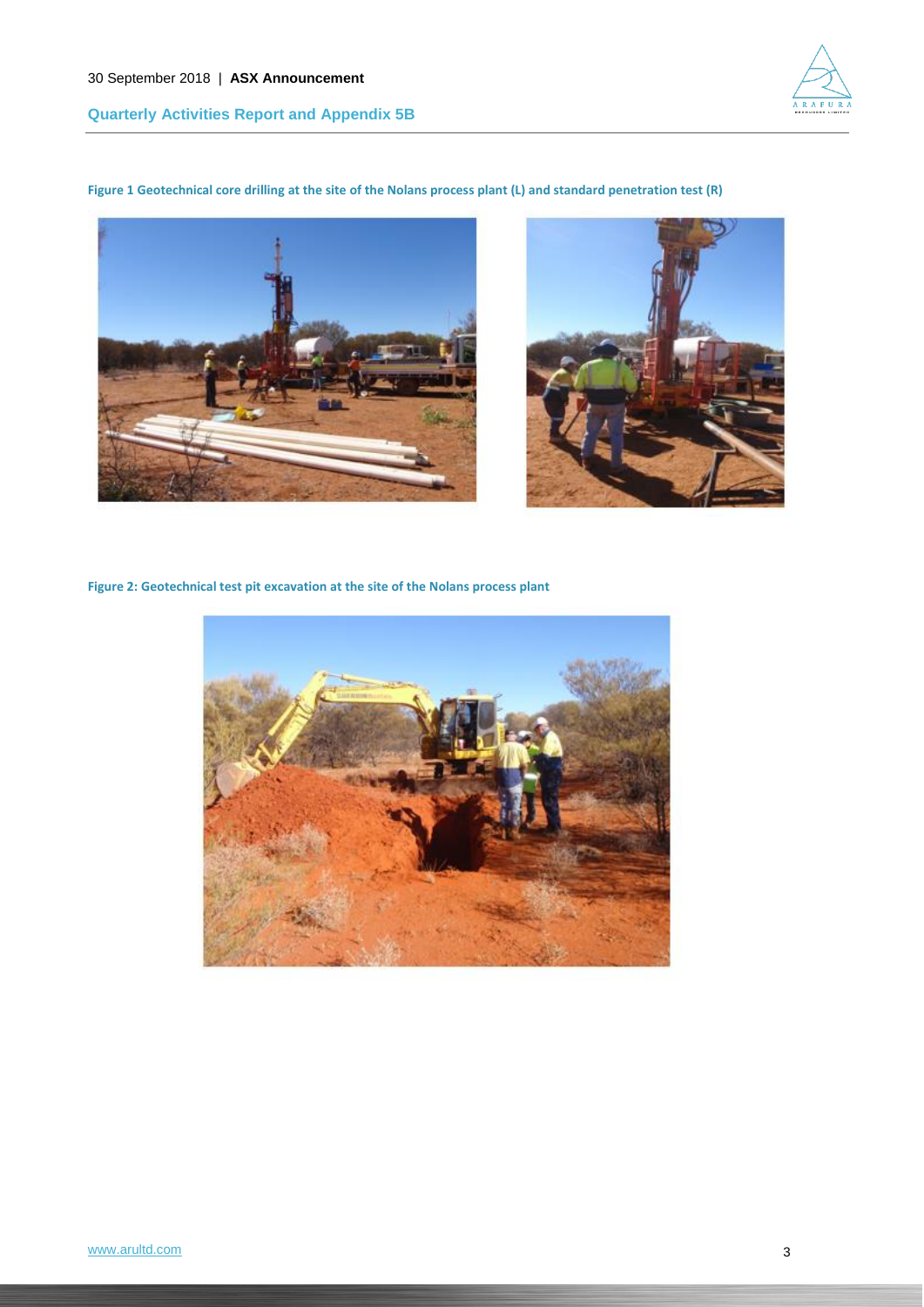

#### **Separation Plant Site**

Arafura has planned for the rare earth Separation Plant to be co-located alongside an existing offshore chemical precinct. The DFS has identified process and configuration efficiencies through locating the Separation Plant at Nolans. The efficiencies identified for the Nolans Separation Plant site option are currently being assessed against the alternate overseas location. The Separation Plant site study is well advanced, and Arafura will provide further information from the study findings during Q4 CY2018.

#### **Technology Phase 4 Acid Bake Piloting Complete**

Key objectives from the recently completed Acid Bake (sulphation) pilot plant are to acquire process performance, materials handling and mechanical engineering design data for the DFS, as well as to generate sufficient quantities of final NdPr product to allow for a comprehensive program of prequalification testing by Arafura's key customers in the rare earth magnet manufacturing sector.

Drawing on the successful application of paddle dryer technology to sulphuric acid bake in the smallscale trials conducted in late 2017 *(refer to ASX announcements 19 October and 13 December 2017)*, Arafura proceeded to design, build, test, commission and operate a larger-scale pilot to replicate the sulphation area of Arafura's flowsheet. This area of the flowsheet uses concentrated sulphuric acid to convert rare earth minerals in pre-leach residue (PLR) to water-soluble rare earth sulphate material. It includes an acid mix, acid bake, and cooling stage in series.

In advance of operating the pilot, the Company, in partnership with Bossong Engineering, SGS Australia, ANDRITZ Gouda and Curtin University, undertook an extensive program of equipment testing using synthetic analogues of process material and phosphate-rich material types from Nolans *(refer to ASX announcement 19 April 2018)*. This program helped drive optimisations of the pilot setup ahead of its construction, including but not limited to the relative positioning of feed points, angles of inclination, and paddle shaft rotation speeds. Once equipment parameters had been optimised, commissioning of the pilot plant was conducted, allowing the evaluation of residence time distribution across each of the pilot's unit operations.

The pilot ran over a four-day period at SGS Australia's metallurgical facility in Perth *(refer to ASX announcement 7 August 2018)*, processing a total of 2.0 tonnes of five different NdPr-enriched feeds which together cover a broad range of potential feed characteristics. Most of the material was processed at feed rates of 40 kilograms per hour and 50 kilograms per hour during continuous operation to produce 4.1 tonnes of sulphated material. Corrosion coupons were inserted to allow an assessment of corrosivity of materials of construction. Samples of off-gas were collected and numerous operating parameters were logged at regular intervals over the duration of the program.

An important feature of Arafura's Acid Bake pilot has been the adoption of paddle dryer technology for both baking and subsequent cooling of the sulphated material. Paddle dryers are used in a variety of applications in the chemical, environmental and food industries, and offer substantial operational advantages over rotary kilns, including efficient heat transfer and mixing which facilitates continuous processing of high viscosity material.

A representative of processing solutions specialist ANDRITZ Gouda attended the duration of the pilot. The continuous baking and cooling tests in the paddle dryer and paddle cooler units, respectively,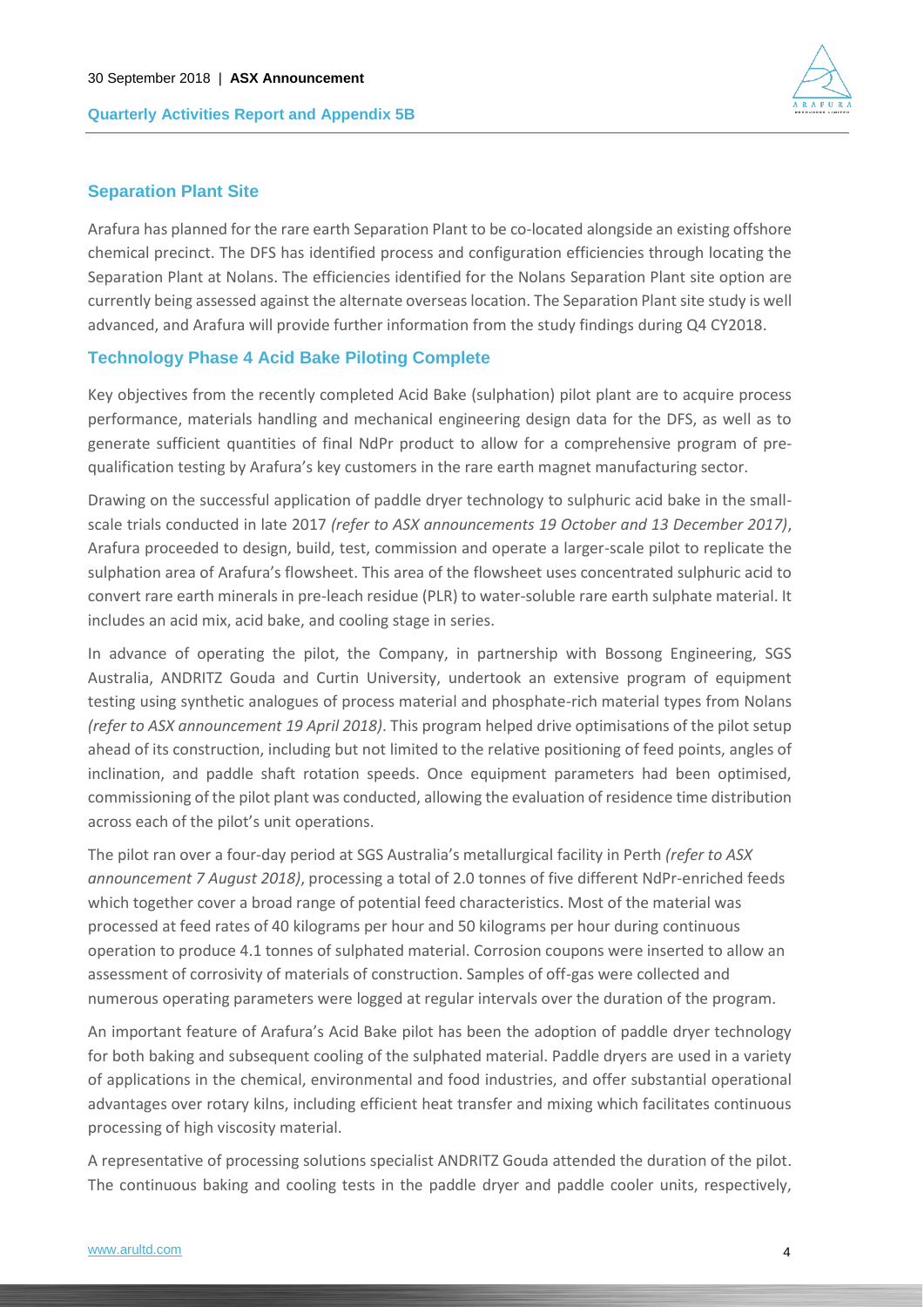

demonstrated good flowability of (sulphuric) acid-PLR product, with good contact with paddles, good heat transfer, no fouling, and normal power consumption. Refer to the Company's website for the link to the Arafura Youtube channel to access video for the Nolans flowsheet piloting programs, including phase 4.

**Figure 3: Phase 4 Acid Bake Pilot Plant at SGS** 





**Figure 4: Sulphated Nolan's material being cooled in Gouda (L) and discharging (R)**



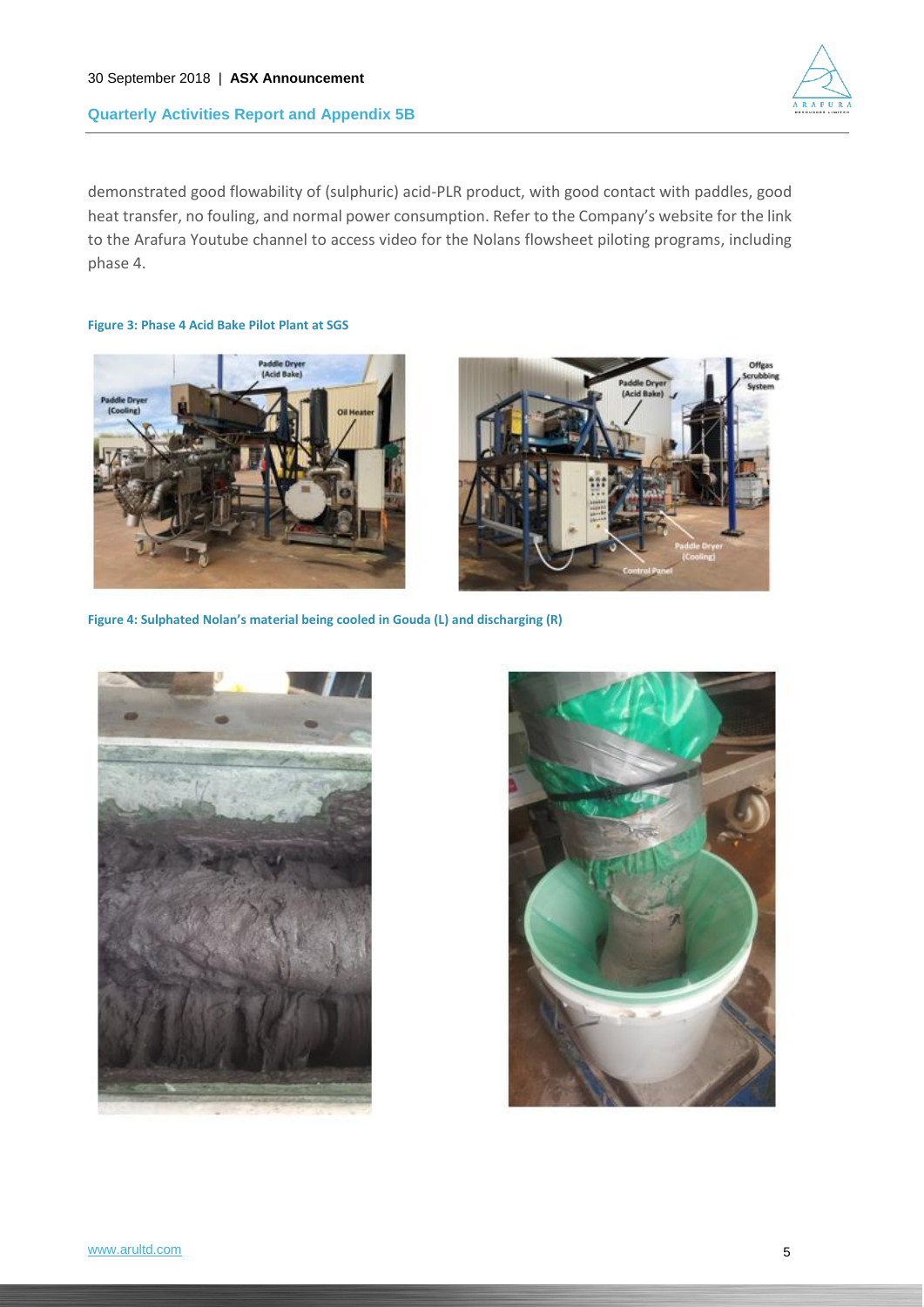

## **Planning Advances on Phases 5, 6 and 7 Piloting**

Scoping and vendor quotes for Phases 5 and 6 of the pilot programs (collectively termed Rare Earth Processing; see Figure 5) have been completed and mobilisation is underway for the pilot set up. The design of the Separation Plant has already been advanced and vendor equipment enquiries have also commenced.

#### **Figure 5: Nolans Pilot Program Phases**



## **Exploration**

## **Bonya Joint Venture (Base and Precious Metals; Tungsten; Iron-Vanadium)**

EL 29701 (the Bonya project) is located 280 kilometres north-east of Alice Springs. Arafura holds a 60% interest in the Bonya project. As previously reported Rox agreed to sell its 40% interest to Thor Mining Plc (Thor). Settlement and completion of the acquisition by Thor from Rox is now complete with Thor receiving ministerial consent from Department of Primary Industry and Resourcesregarding the transfer *(refer to THR: ASX announcement 25 September 2018)*. Commercial discussions are currently being held with the aim of finalising and executing the Deed of Assignment for Thor to assume Rox's rights and obligations under the existing JV agreement.

## **Corporate**

## **NdPr & Policy Changes**

In the period from July to September, the (NdPr) oxide price (FOB China) traded in the range of US\$46.70 to US\$50.00/kg. The recent announcement of some significant policy developmentsin China and elsewhere may provide some market direction in the December quarter.

## **China's Continued Focus on Sustainability**

China remains the leading source of NdPr with Roskill reporting China produced over 80% of global rare earth production in the first half of 2018. The Chinese rare earth supply chain is becoming increasingly sophisticated with continued focus on removing illegal production and improved traceability. In September it was reported the Jiangxi provincial government has given notice of a crackdown on illegal rare earth mining and separation operations. The crackdown is expected to run through to January 2019.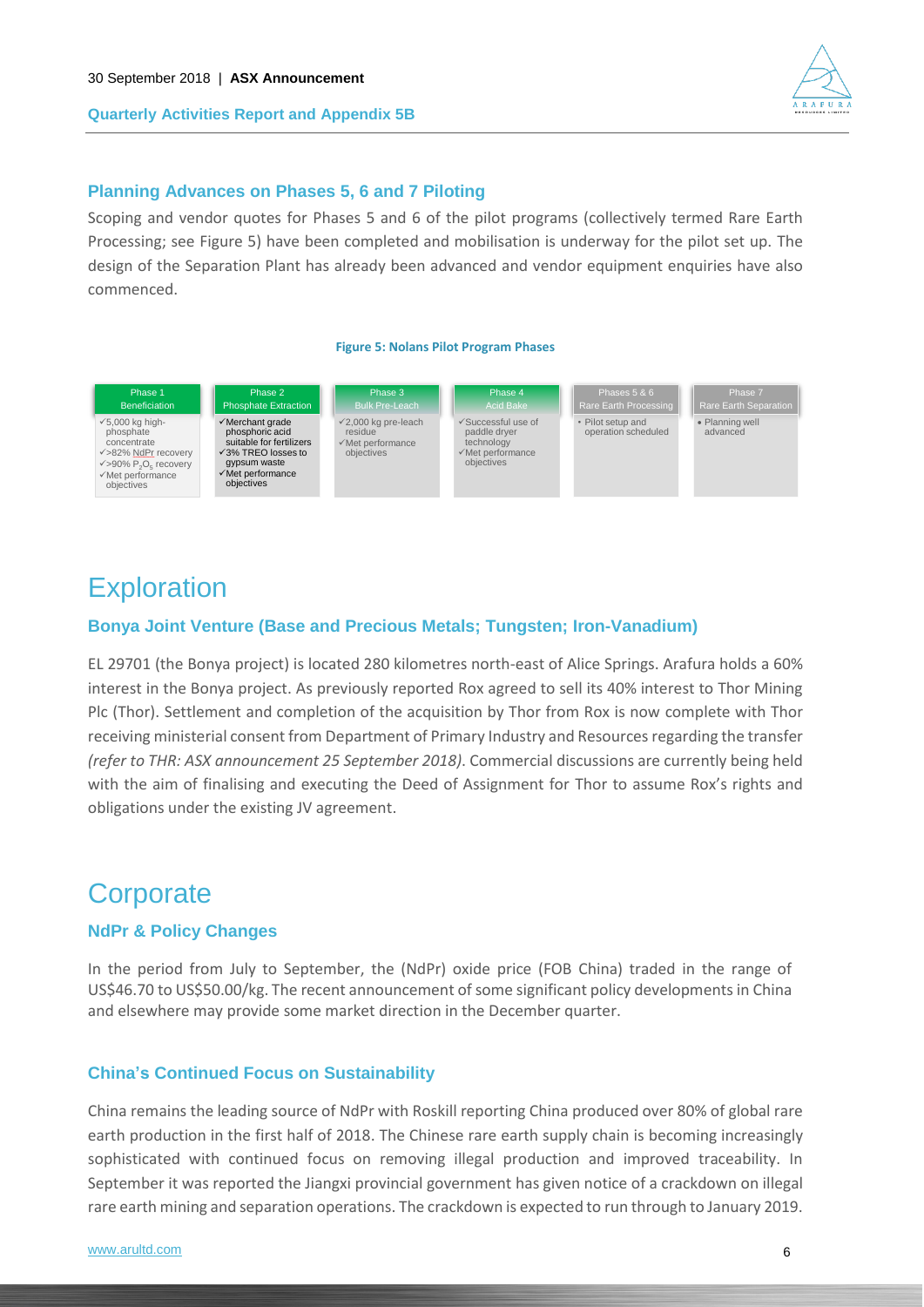

It is expected this activity will cover a number of companies, some of which are state-owned enterprises and extend from production to trading. It's been reported some of the major groups in Jiangxi have low environmental standards with low operating costs being pursued at the expense of environmental management with damage reported to mountain plantations and water pollution.

## **Strategic Supply & Downstream Processing**

The Vice-Minister of China's Industry and Information Technology, Wand Jiangping, provided an overview of industry strategy at the tenth China Baotou Rare Earth Forum in September. In addition to targeting improved environmental standards and improved efficiency the ministry is considering "reinforcing the strength of the big six rare earth groups and encouraging the formation of two to three deep processing companies that take a lead in the industry". The statement is entirely consistent with China's 2025 strategy of focusing on downstream value-adding. Wang called on the industry to further develop technologies to meet demand from high- tech and new materials sectors.

## **Focus on Sustainability and Value Adding – ROW Supply Impact**

China's removal of unstainable NdPr production is real and ongoing. Wang Jiangping at the Baotou conference indicated resources and quota will be focused on groups that follow the lead of being environmentally sustainable. In line with China's 2025 strategy new rare earth investment is focused on downstream value-added businesses.

China's ability to flex NdPr production to meet growth in world demand is restricted by greater focus on sustainability. Any increase in production will require an investment in capital to re-tool existing nonsustainable mines and processing capability. In line with China's 2025 strategy new investment appears focused on downstream value-adding. Supply growth in China will be constrained by sustainability and access to capital. Investment in new NdPr sources will most likely require private funds. This contrasts with China's growth in NdPr production in the period from the 1990s to the 2000s which was significantly enabled through access to government funding and supportive policy. Central government incentive to expand NdPr production has moved from a mine focus to downstream value-adding. This is an emerging issue for the rest of the world.

China currently produces greater than 80% of the world's NdPr. China's NdPr consumption is expected to grow by 30% over the next five years. In the early 2020s China will need to secure new sources of NdPr to meet its own consumption. China's NdPr producers and NdFeB magnet producers are already looking at opportunities to secure the resources for the longer-term growth requirements from Australia, Greenland and Africa. China will look to leverage its domestic NdPr for the purposes of creating manufacturing capacity in higher value downstream processing.

## **US Tariffs & John S. McCain National Defense Authorization Act**

In early July the US Trade Representative applied a 10% tariff on a range of imported goods including rare earth compounds, metals and alloys. The introduction of tariffs traditionally targets increased consumption for locally produced material in substitution of imported products.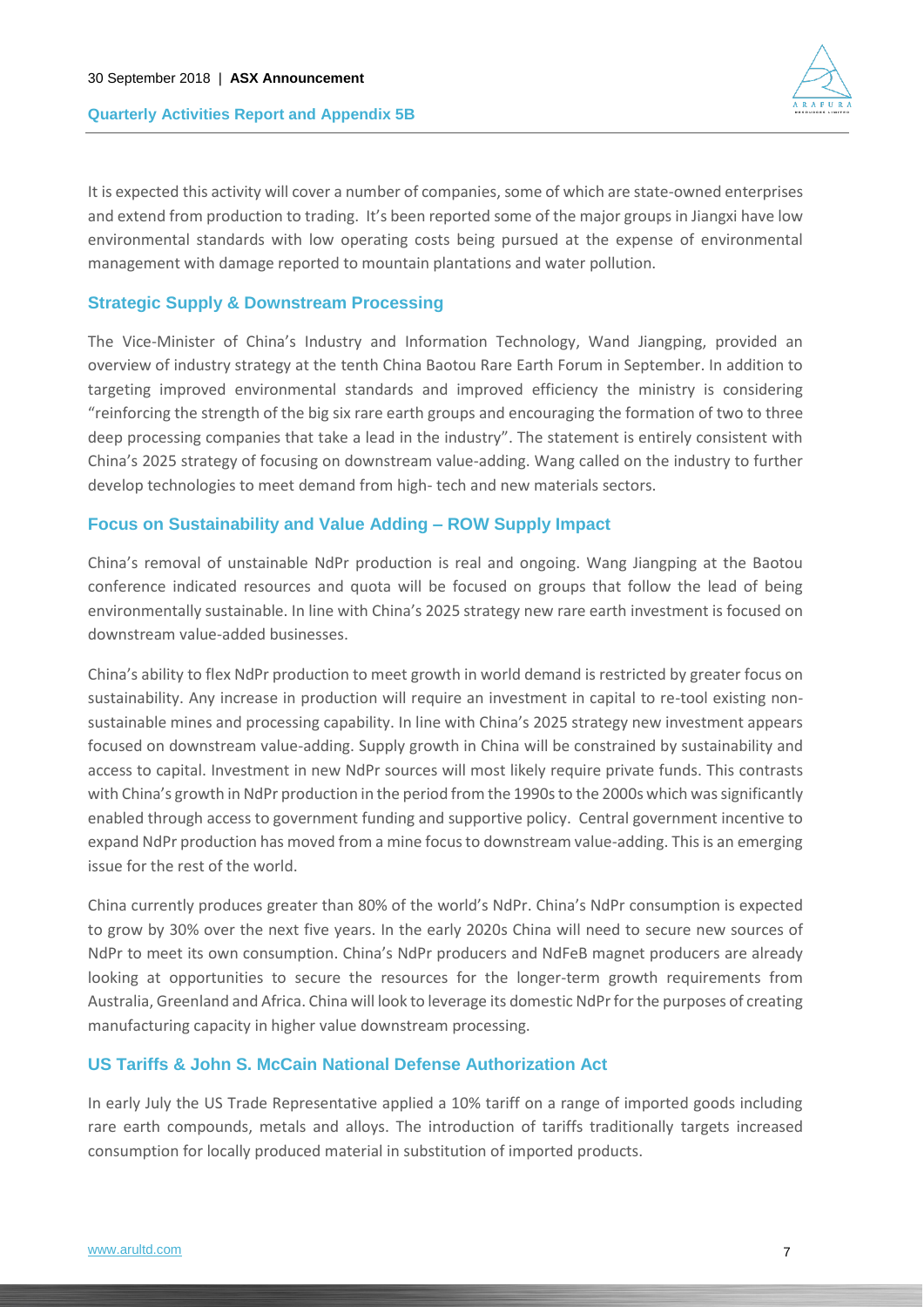

In August, as part of a wider initiative U.S. legislators passed the *John S. McCain National Defense Authorization Act* into law, to reduce its reliance on foreign-sourced critical minerals and materials. Section 871 of this bill prevents the purchase of rare earth (NdFeB and SmCo) magnets from prohibited countries, including China, by the Department of Defense. This move is widely regarded as a significant boost for non-China magnet and NdPr producers and advanced stage development companies, with the potential to support higher NdPr prices as the market adjusts to a possible shortfall in sanctioned magnet production.

The US is currently largely reliant on China for the supply of all rare earth materials and it will require time and investment before the tariff and Defence Authorization would achieve the objective of developing a non-China NdPr and NdFeB magnet supply chain.

### **Offtake Negotiations**

The Company is in the process of negotiating offtake arrangements with various parties for the supply of NdPr oxide as well as other rare earth products and merchant grade phosphoric acid (MGA). There has been an ongoing engagement process with potential customers over several years, in 2018 this process has escalated to run concurrently with the pilot programs and the DFS. There is an increasing awareness of the value in diversifying NdPr supply and this has provided the Company with increased traction with potential offtake negotiations.

In October 2018 the Company announced that it had signed a non-binding Memorandum of Understanding (MoU) with JingCi Material Science Co. Ltd for the supply of NdPr oxide. JingCi is a Tier 1 Chinese manufacturer of Neodymium Iron Boron (NdFeB) permanent magnets and produces approximately 6,500 tonnes per annum. JingCi operates under Hitatchi Metals' worldwide patents and sells approximately 85% of its products outside of China to globally recognised automotive, wind energy, consumer electronics and industrial motor companies as well as to original equipment manufacturers (OEMs) in the supply chain.

The MoU expects up to 900 tonnes per annum of NdPr to be supplied to JingCi, which represents a quarter of Nolans forecasted annual output (*refer ASX announcement dated 15 October 2018*). The MoU provides a framework for negotiating a final offtake agreement. JingCi may assist Arafura with project funding, potentially through the introduction of OEMs to the process.

### **Cash Position and Timetable**

Arafura had \$8.1 million in cash reserves at 30 September 2018 and continues to be in a strong position to advance the Nolans NdPr Project. The September cash position has been further bolstered by the receipt of a \$2.1 million Research and Development refundable tax offset in October.

In August, the Company announced an accelerated non-renounceable 4 for 1 entitlement offer to raise money to progress further development of the Nolans NdPr Project. The entitlement offer consisted of an institutional component, which closed on 15 August, and a retail component, which closed on 12 September. The Company raised a total of \$4.3m in the offer from the issue of 53.8m shares.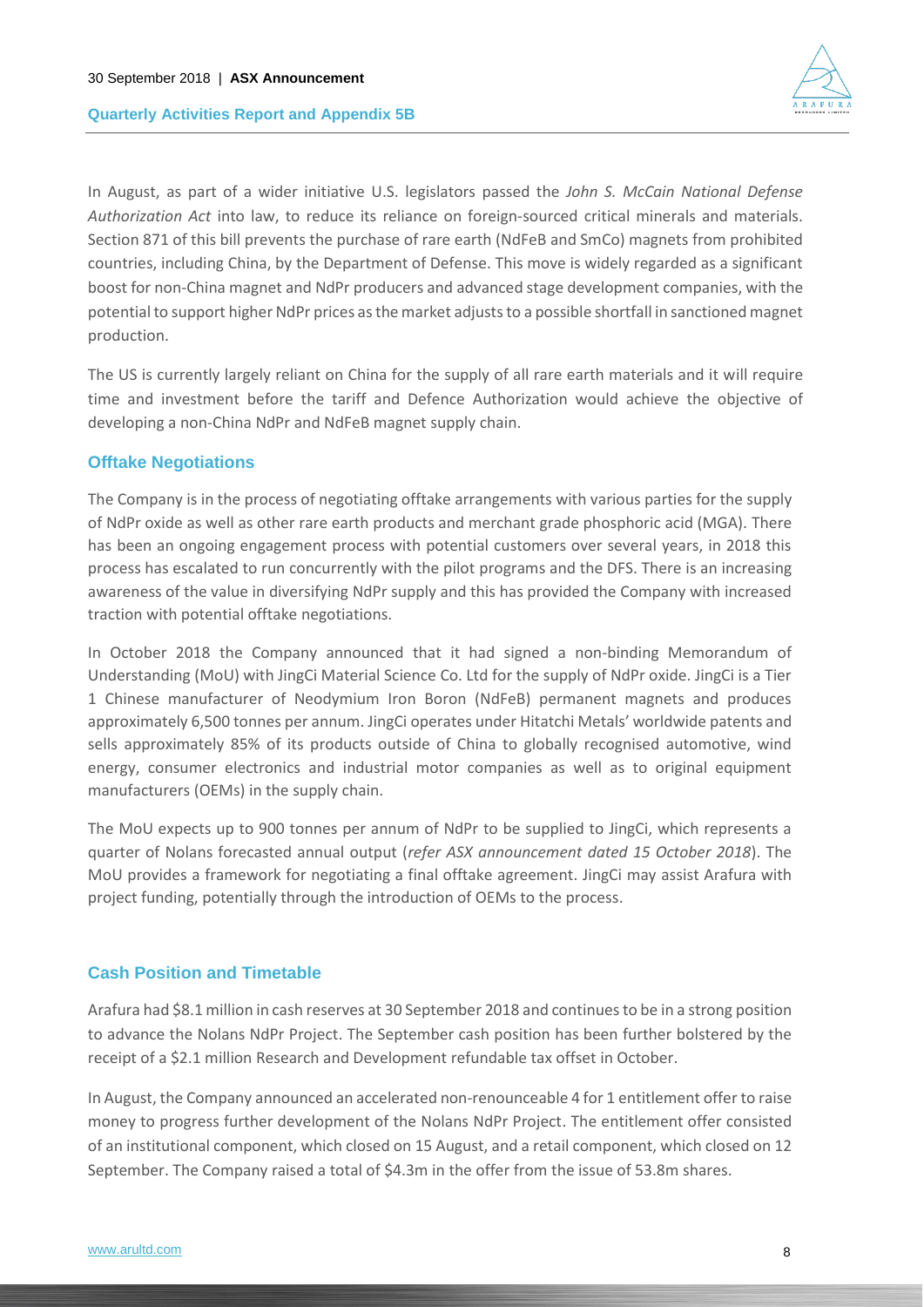

For the quarter ended 30 September 2018 average monthly cash expenditure was \$1,356,000 compared with \$930,000 for the June 2018 quarter. The Company expects the expenditure profile for the December 2018 quarter to be elevated as flowsheet piloting and engineering activities continue to run concurrently. Flowsheet piloting and engineering are both key work streams and the Company's 2018 targets include:

- Finalising flowsheet piloting;
- Advancing NdPr offtake arrangements;
- Completing the DFS and definition stage engineering; and
- Engaging with strategic partners for capital equipment procurement and project funding.

|                                     | 2016             | 2017             |  |                  | 2018             |                  |  |
|-------------------------------------|------------------|------------------|--|------------------|------------------|------------------|--|
| <b>Final Piloting</b>               |                  |                  |  |                  |                  |                  |  |
| 1) Beneficiation                    | <b>COMPLETED</b> |                  |  |                  |                  |                  |  |
| 2) Phosphoric Acid                  |                  | <b>COMPLETED</b> |  |                  |                  |                  |  |
| 3) Bulk Pre-Leach                   |                  | COMPLETED        |  |                  |                  |                  |  |
| 4) Acid Bake                        |                  |                  |  | <b>COMPLETED</b> |                  |                  |  |
| 5 & 6) Rare Earth Processing        |                  |                  |  |                  | <b>COMMENCED</b> |                  |  |
| 7) Rare Earth Separation            |                  |                  |  |                  |                  | <b>COMMENCED</b> |  |
| <b>Definition Stage Engineering</b> |                  |                  |  |                  |                  |                  |  |
| <b>DFS Results Reported</b>         |                  |                  |  |                  |                  |                  |  |

#### **Figure 6: Pilot & DFS Program Timeline**

### **Annual General Meeting**

Arafura's Annual General Meeting will be held at 9am on Thursday 22 November 2018 at the Governance Institute of Australia at 8 Victoria Avenue, Perth, Western Australia. Shareholders are encouraged to attend.

### **Nameplate Production**

Measured and Indicated Mineral Resources at Nolans support the project's nameplate production target of 14,000 tonnes per annum of TREO equivalent. The Mineral Resources were estimated and reported by the Company *(refer to ARU announcement 7 June 2017)* following the guidelines of the JORC Code 2012. Classification of Total Mineral Resources at Nolans into Measured, Indicated and Inferred, using a 1.0% TREO cut-off grade, is shown below.

| <b>Mineral</b><br><b>Resources</b> | <b>Tonnes (Millions)</b> | <b>Rare Earths</b><br>(% TREO) | <b>Phosphate</b><br>(% P <sub>2</sub> O <sub>5</sub> ) | <b>NdPr Enrichment (%)</b> |
|------------------------------------|--------------------------|--------------------------------|--------------------------------------------------------|----------------------------|
| Measured                           | 4.9                      | 3.2                            | 13                                                     | 26.1                       |
| <b>Indicated</b>                   | 30                       | 2.7                            | 12                                                     | 26.4                       |
| <b>Inferred</b>                    | 21                       | 2.3                            | 10                                                     | 26.5                       |
| <b>Total</b>                       | 56                       | 2.6                            | 11                                                     | 26.4                       |

*Note: Numbers may not compute due to rounding. "NdPr Enrichment" is the proportion of TREO comprising Nd<sub>2</sub>O<sub>3</sub> and Pr<sub>6</sub>O<sub>11</sub>.*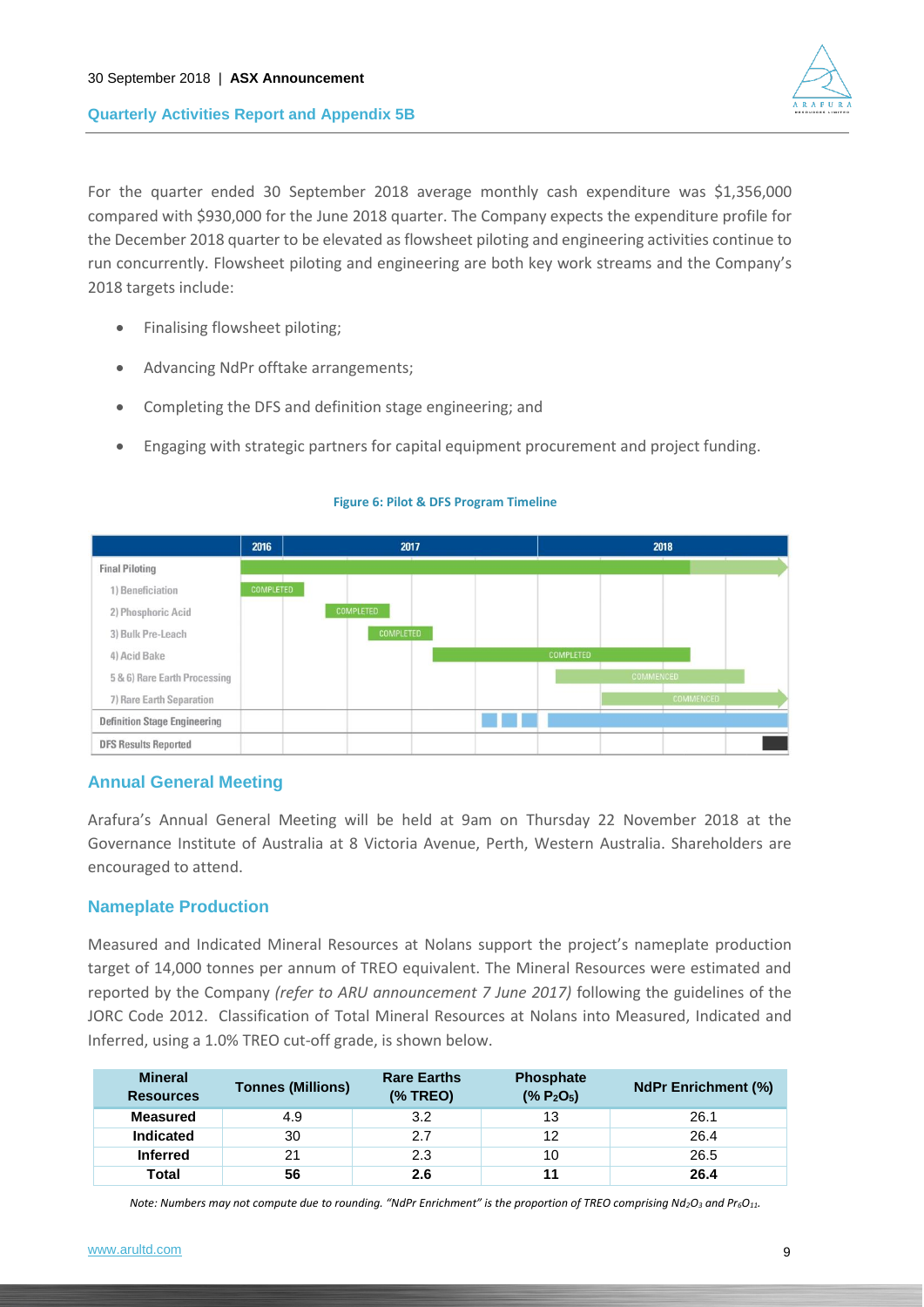

### **Competent Persons Statement**

The information in this report that relates to Exploration Results and Mineral Resources is based on information compiled by Mr Kelvin Hussey, a Competent Person who is a Member of the Australian Institute of Geoscientists. Mr Hussey is a full-time employee of Arafura Resources Limited. Mr Hussey has sufficient experience that is relevant to the style of mineralisation and type of deposit under consideration and to the activity being undertaken to qualify as a Competent Person as defined in the 2012 Edition of the Australasian Code for Reporting of Exploration Results, Mineral Resources and Ore Reserves (JORC Code 2012). Mr Hussey consents to the inclusion in the report of the matters based on his information in the form and context in which it appears.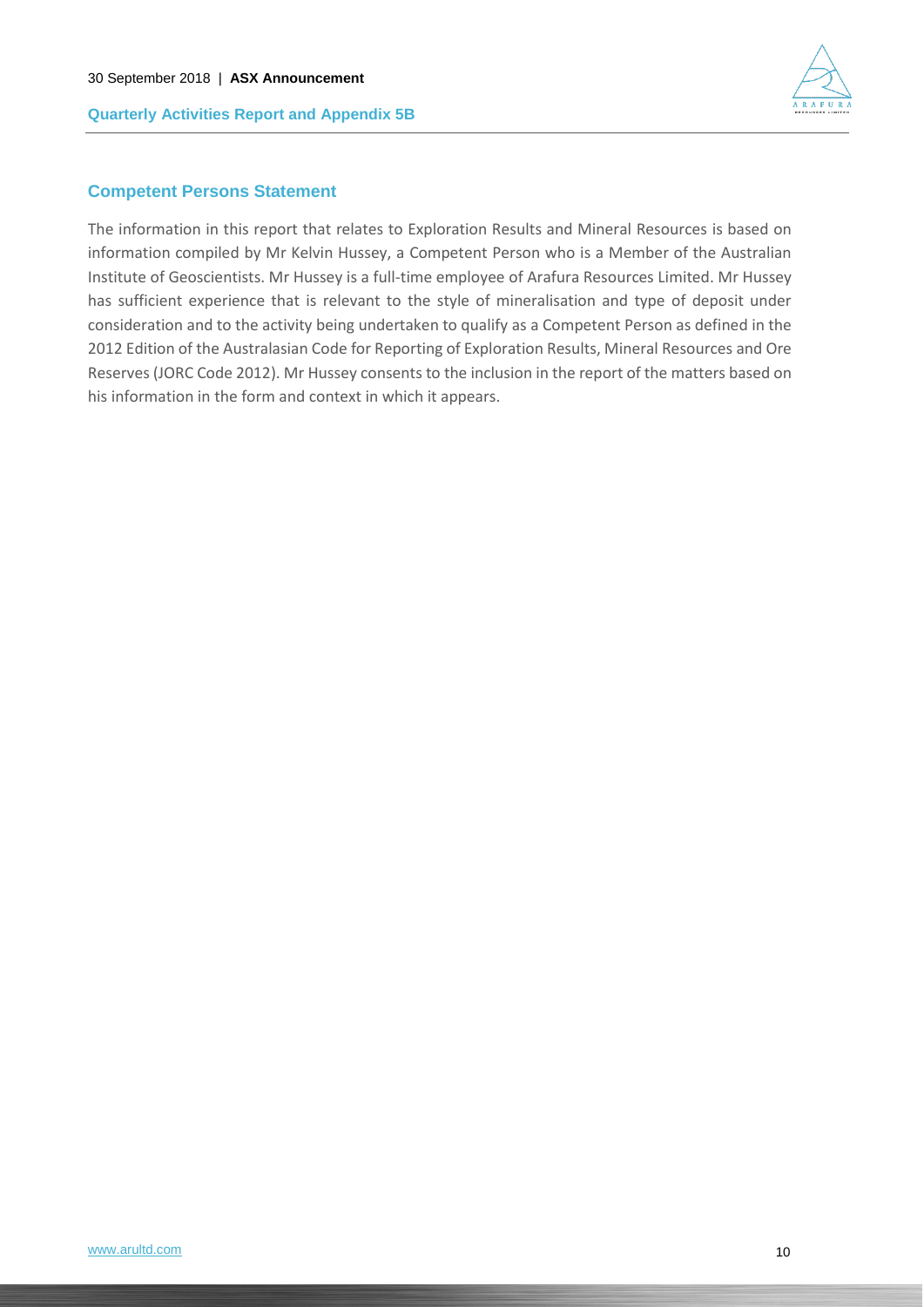

# Appendix 5B

## **Mining exploration entity and oil and gas exploration entity quarterly report**

Introduced 01/07/96 Origin Appendix 8 Amended 01/07/97, 01/07/98, 30/09/01, 01/06/10, 17/12/10, 01/05/13, 01/09/16

| Name of entity                      |                                                   |                                   |                                        |  |  |
|-------------------------------------|---------------------------------------------------|-----------------------------------|----------------------------------------|--|--|
|                                     | Arafura Resources Ltd                             |                                   |                                        |  |  |
| <b>ABN</b>                          |                                                   | Quarter ended ("current quarter") |                                        |  |  |
| 30 September 2018<br>22 080 933 455 |                                                   |                                   |                                        |  |  |
|                                     | <b>Consolidated statement of cash flows</b>       | <b>Current quarter</b><br>\$A'000 | Year to date (3)<br>months)<br>\$A'000 |  |  |
| 1.                                  | Cash flows from operating activities              |                                   |                                        |  |  |
| 1.1                                 | Receipts from customers                           |                                   |                                        |  |  |
| 1.2                                 | Payments for                                      |                                   |                                        |  |  |
|                                     | exploration & evaluation<br>(a)                   | (2,786)                           | (2,786)                                |  |  |
|                                     | (b)<br>development                                |                                   |                                        |  |  |
|                                     | production<br>(c)                                 |                                   |                                        |  |  |
|                                     | (d) staff costs                                   | (417)                             | (417)                                  |  |  |
|                                     | (e) administration and corporate costs            | (623)                             | (623)                                  |  |  |
| 1.3                                 | Dividends received (see note 3)                   |                                   |                                        |  |  |
| 1.4                                 | Interest received                                 | 52                                | 52                                     |  |  |
| 1.5                                 | Interest and other costs of finance paid          | (1)                               | (1)                                    |  |  |
| 1.6                                 | Income taxes paid                                 |                                   |                                        |  |  |
| 1.7                                 | R&D refund - Non Capitalised Portion              |                                   |                                        |  |  |
| 1.8                                 | Other (provide details if material)               |                                   |                                        |  |  |
| 1.9                                 | Net cash from / (used in) operating<br>activities | (3, 775)                          | (3, 775)                               |  |  |
| 2.                                  | Cash flows from investing activities              |                                   |                                        |  |  |
| 2.1                                 | Payments to acquire:                              |                                   |                                        |  |  |
|                                     | property, plant and equipment<br>(a)              | (4)                               | (4)                                    |  |  |
|                                     | tenements (see item 10)<br>(b)                    |                                   |                                        |  |  |
|                                     | investments<br>(c)                                |                                   |                                        |  |  |
|                                     | (d)<br>other non-current assets                   |                                   |                                        |  |  |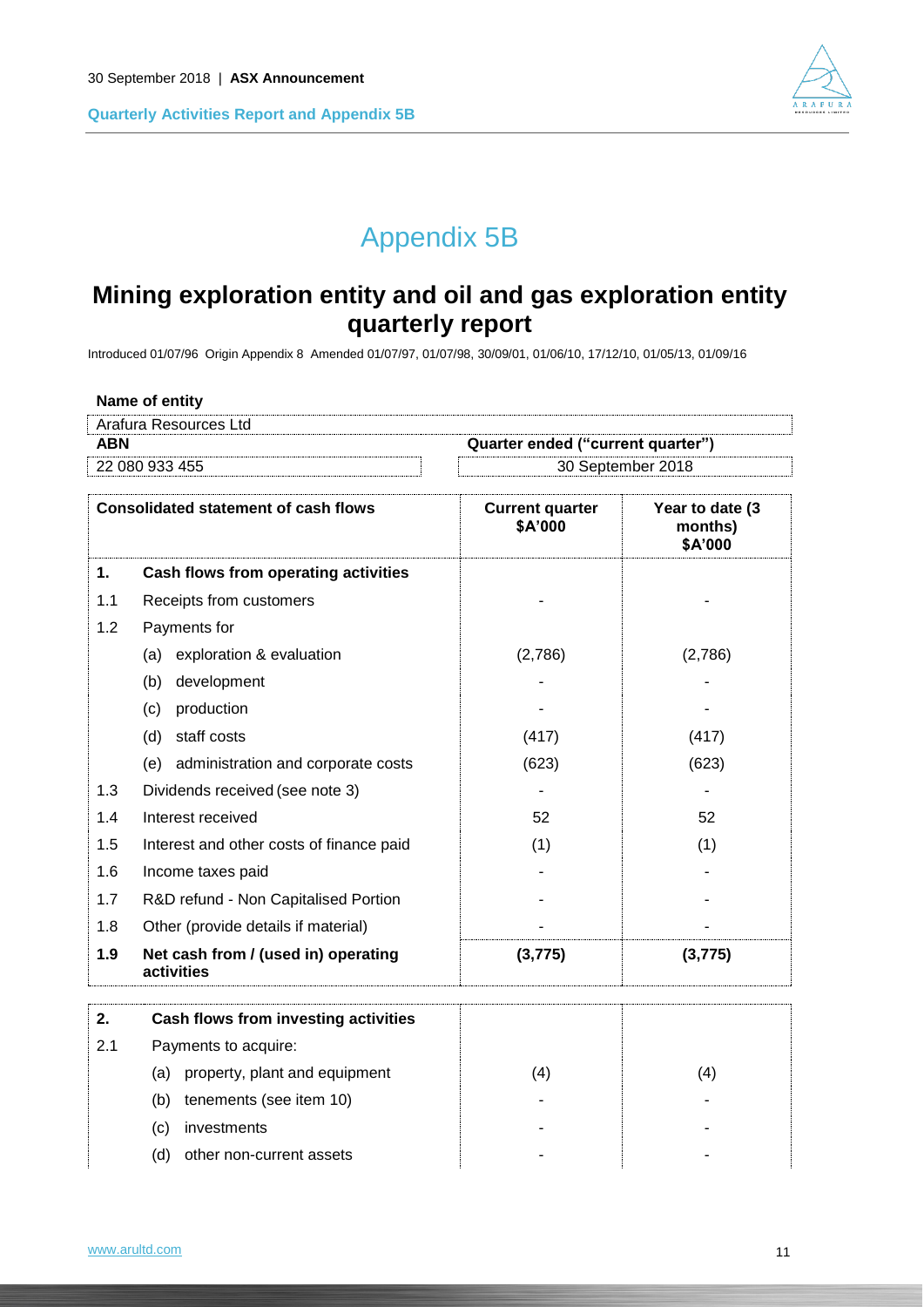

|      | <b>Consolidated statement of cash flows</b>                                    | <b>Current quarter</b><br>\$A'000 | Year to date (3)<br>months)<br>\$A'000 |
|------|--------------------------------------------------------------------------------|-----------------------------------|----------------------------------------|
| 2.2  | Proceeds from the disposal of:                                                 |                                   |                                        |
|      | property, plant and equipment<br>(a)                                           |                                   |                                        |
|      | (b)<br>security deposits on tenements (see<br>item 10)                         |                                   |                                        |
|      | investments<br>(c)                                                             |                                   |                                        |
|      | (d)<br>other non-current assets                                                |                                   |                                        |
| 2.3  | Cash flows from loans to other entities                                        |                                   |                                        |
| 2.4  | Dividends received (see note 3)                                                |                                   |                                        |
| 2.5  | Other (R&D Refund - Capitalised Portion)                                       |                                   |                                        |
| 2.6  | Net cash from / (used in) investing<br>activities                              | (4)                               | (4)                                    |
| 3.   | Cash flows from financing activities                                           |                                   |                                        |
| 3.1  | Proceeds from issues of shares                                                 | 4,307                             | 4,307                                  |
| 3.2  | Proceeds from issue of convertible notes                                       |                                   |                                        |
| 3.3  | Proceeds from exercise of share options                                        |                                   |                                        |
| 3.4  | Transaction costs related to issues of<br>shares, convertible notes or options | (289)                             | (289)                                  |
| 3.5  | Proceeds from borrowings                                                       |                                   |                                        |
| 3.6  | Repayment of borrowings                                                        |                                   |                                        |
| 3.7  | Transaction costs related to loans and<br>borrowings                           |                                   |                                        |
| 3.8  | Dividends paid                                                                 |                                   |                                        |
| 3.9  | Other (provide details if material)                                            |                                   |                                        |
| 3.10 | Net cash from / (used in) financing<br>activities                              | 4,018                             | 4,018                                  |
| 4.   | Net increase / (decrease) in cash and<br>cash equivalents for the period       |                                   |                                        |
| 4.1  | Cash and cash equivalents at beginning of<br>period                            | 7,874                             | 7,874                                  |
| 4.2  | Net cash from / (used in) operating<br>activities (item 1.9 above)             | (3,775)                           | (3,775)                                |
| 4.3  | Net cash from / (used in) investing activities<br>(item 2.6 above)             | (4)                               | (4)                                    |
| 4.4  | Net cash from / (used in) financing<br>activities (item 3.10 above)            | 4,018                             | 4,018                                  |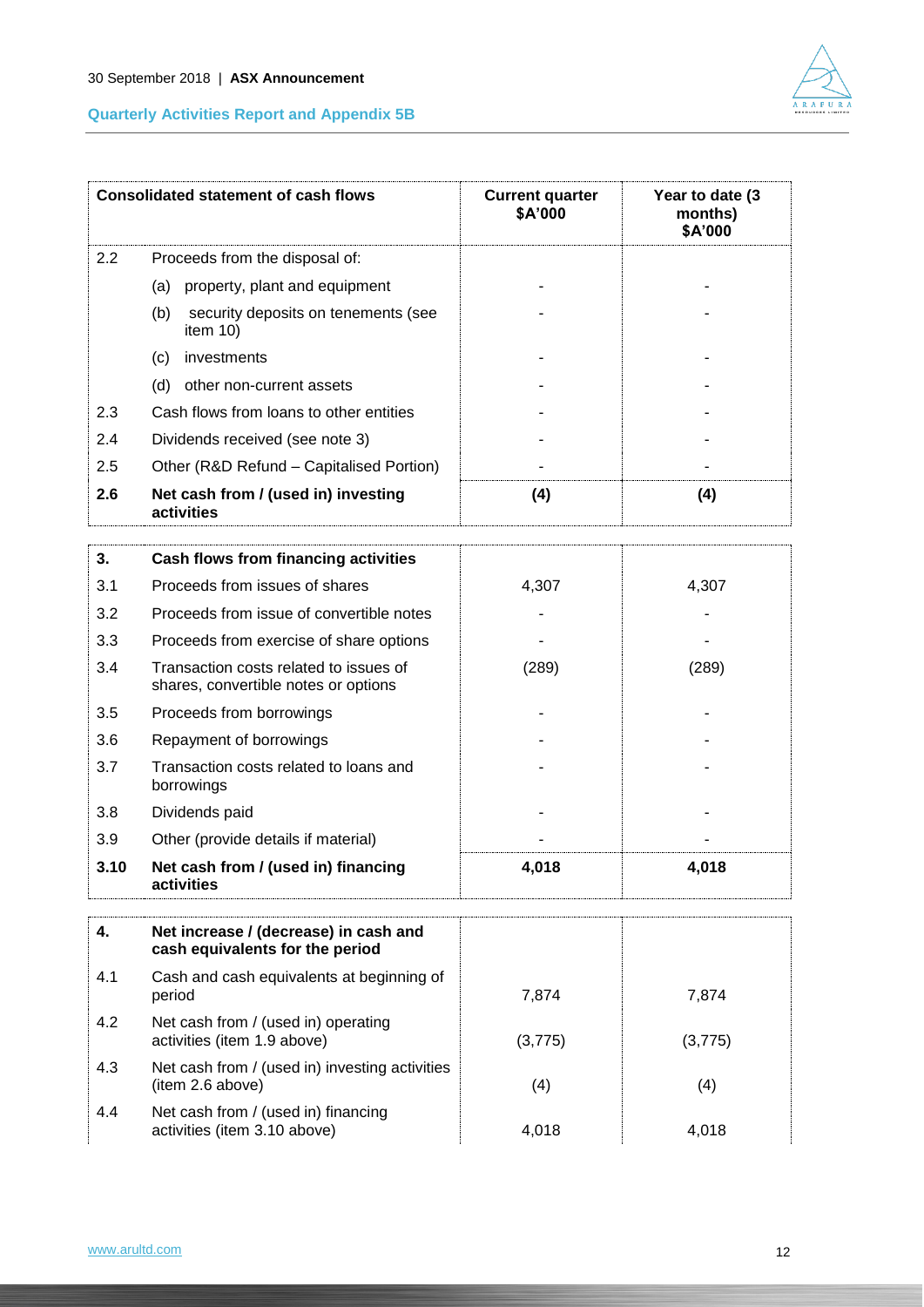

| <b>Consolidated statement of cash flows</b> |                                                                                                                                                                               | <b>Current quarter</b><br>\$A'000 | Year to date (3)<br>months)<br>\$A'000 |
|---------------------------------------------|-------------------------------------------------------------------------------------------------------------------------------------------------------------------------------|-----------------------------------|----------------------------------------|
| 4.5                                         | Effect of movement in exchange rates on<br>cash held                                                                                                                          |                                   |                                        |
| 4.6                                         | Cash and cash equivalents at end of<br>period                                                                                                                                 | 8,113                             | 8,113                                  |
| 5.                                          | Reconciliation of cash and cash<br>equivalents<br>at the end of the quarter (as shown in the<br>consolidated statement of cash flows) to the<br>rolated items in the accounts | <b>Current quarter</b><br>\$A'000 | <b>Previous quarter</b><br>\$A'000     |

|     | related items in the accounts                                                |       |       |
|-----|------------------------------------------------------------------------------|-------|-------|
| 5.1 | <b>Bank balances</b>                                                         | 2.363 | 1.224 |
| 5.2 | Call deposits                                                                | 5.750 | 6,650 |
| 5.3 | <b>Bank overdrafts</b>                                                       |       |       |
| 5.4 | Other (provide details)                                                      |       |       |
| 5.5 | Cash and cash equivalents at end of<br>quarter (should equal item 4.6 above) | 8,113 | 7.874 |

| 6.  | Payments to directors of the entity and their associates                          | <b>Current quarter</b><br><b>\$A'000</b> |
|-----|-----------------------------------------------------------------------------------|------------------------------------------|
| 6.1 | Aggregate amount of payments to these parties included in item 1.2                | (223)                                    |
| 6.2 | Aggregate amount of cash flow from loans to these parties included<br>in item 2.3 | ۰                                        |

| 6.3 | Include below any explanation necessary to understand the transactions included in |
|-----|------------------------------------------------------------------------------------|
|     | items 6.1 and 6.2                                                                  |

Salaries, fees and superannuation of Directors of the Company.

| 7.      | Payments to related entities of the entity and their associates                                             | <b>Current quarter</b><br><b>\$A'000</b> |
|---------|-------------------------------------------------------------------------------------------------------------|------------------------------------------|
| 7.1     | Aggregate amount of payments to these parties included in item 1.2                                          |                                          |
| 7.2     | Aggregate amount of cash flow from loans to these parties included<br>in item $2.3$                         |                                          |
| 7.3     | Include below any explanation necessary to understand the transactions included in<br>items $7.1$ and $7.2$ |                                          |
| $N/A$ . |                                                                                                             |                                          |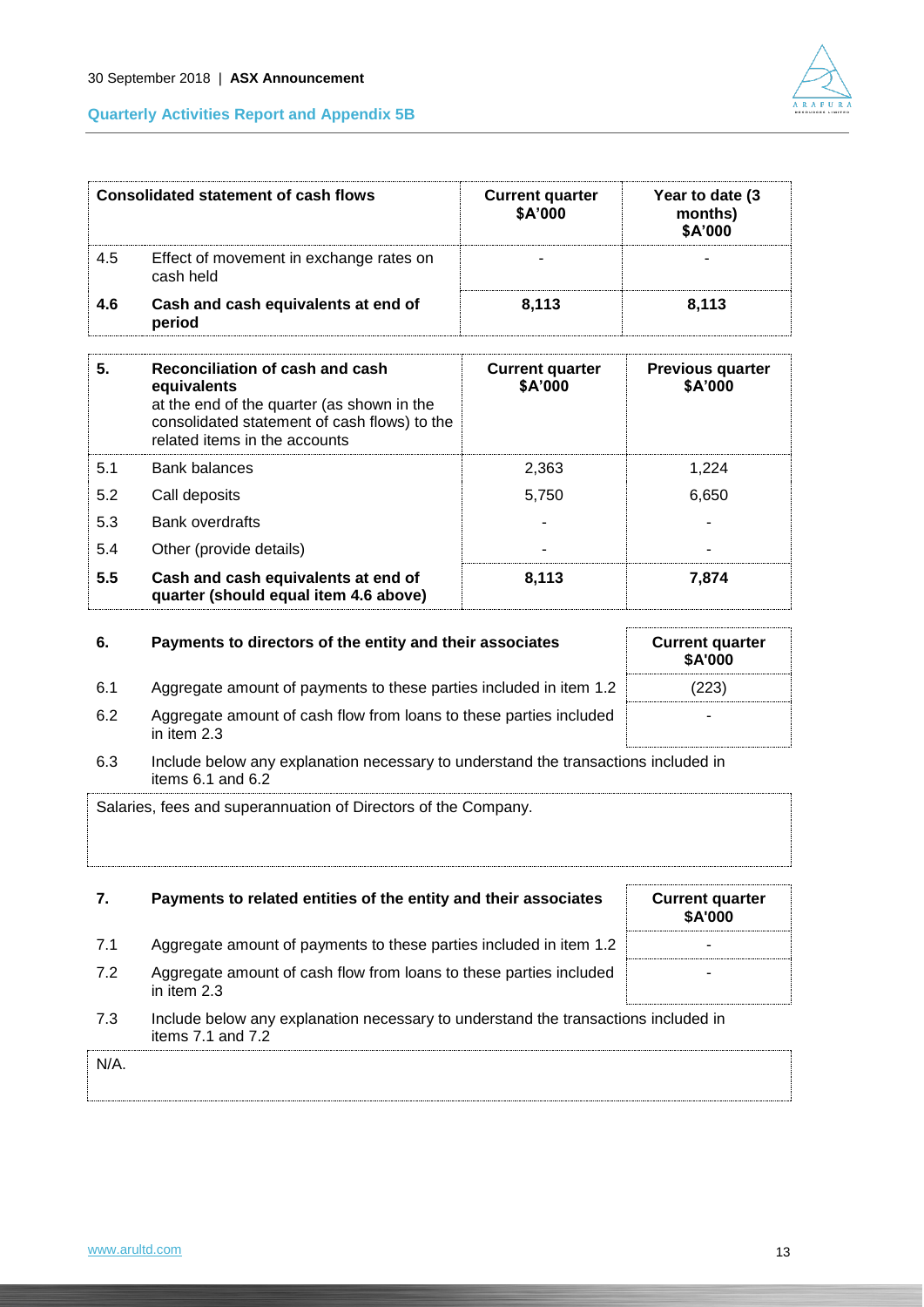

| 8.        | <b>Financing facilities available</b><br>Add notes as necessary for an<br>understanding of the position | <b>Total facility</b><br>amount at quarter<br>end<br>\$A'000 | Amount drawn at<br>quarter end<br>\$A'000 |
|-----------|---------------------------------------------------------------------------------------------------------|--------------------------------------------------------------|-------------------------------------------|
| <b>81</b> | Loan facilities                                                                                         |                                                              |                                           |
| 8.2       | Credit standby arrangements                                                                             |                                                              |                                           |
| 8.3       | Other (please specify)                                                                                  |                                                              |                                           |

8.4 Include below a description of each facility above, including the lender, interest rate and whether it is secured or unsecured. If any additional facilities have been entered into or are proposed to be entered into after quarter end, include details of those facilities as well.

N/A

| 9.  | <b>Estimated cash outflows for next quarter</b> | \$A'000 |
|-----|-------------------------------------------------|---------|
| 9.1 | Exploration and evaluation                      | 4.175   |
| 9.2 | Development                                     |         |
| 9.3 | Production                                      |         |
| 9.4 | Staff costs                                     | 400     |
| 9.5 | Administration and corporate costs              | 600     |
| 9.6 | Other (provide details if material)             |         |
| 9.7 | Total estimated cash outflows                   | 5.175   |

| 10.  | <b>Changes in</b><br><b>tenements</b><br>(items $2.1(b)$ and<br>$2.2(b)$ above)                   | <b>Tenement</b><br>reference<br>and location | Nature of<br>interest | Interest at<br>beginning of<br>quarter | Interest at end<br>of quarter |
|------|---------------------------------------------------------------------------------------------------|----------------------------------------------|-----------------------|----------------------------------------|-------------------------------|
| 10.1 | Interests in mining<br>tenements and<br>petroleum tenements<br>lapsed, relinquished<br>or reduced | See<br>Appendix A<br>below.                  |                       |                                        |                               |
| 10.2 | Interests in mining<br>tenements and<br>petroleum tenements<br>acquired or increased              | See<br>Appendix A<br>Below.                  |                       |                                        |                               |